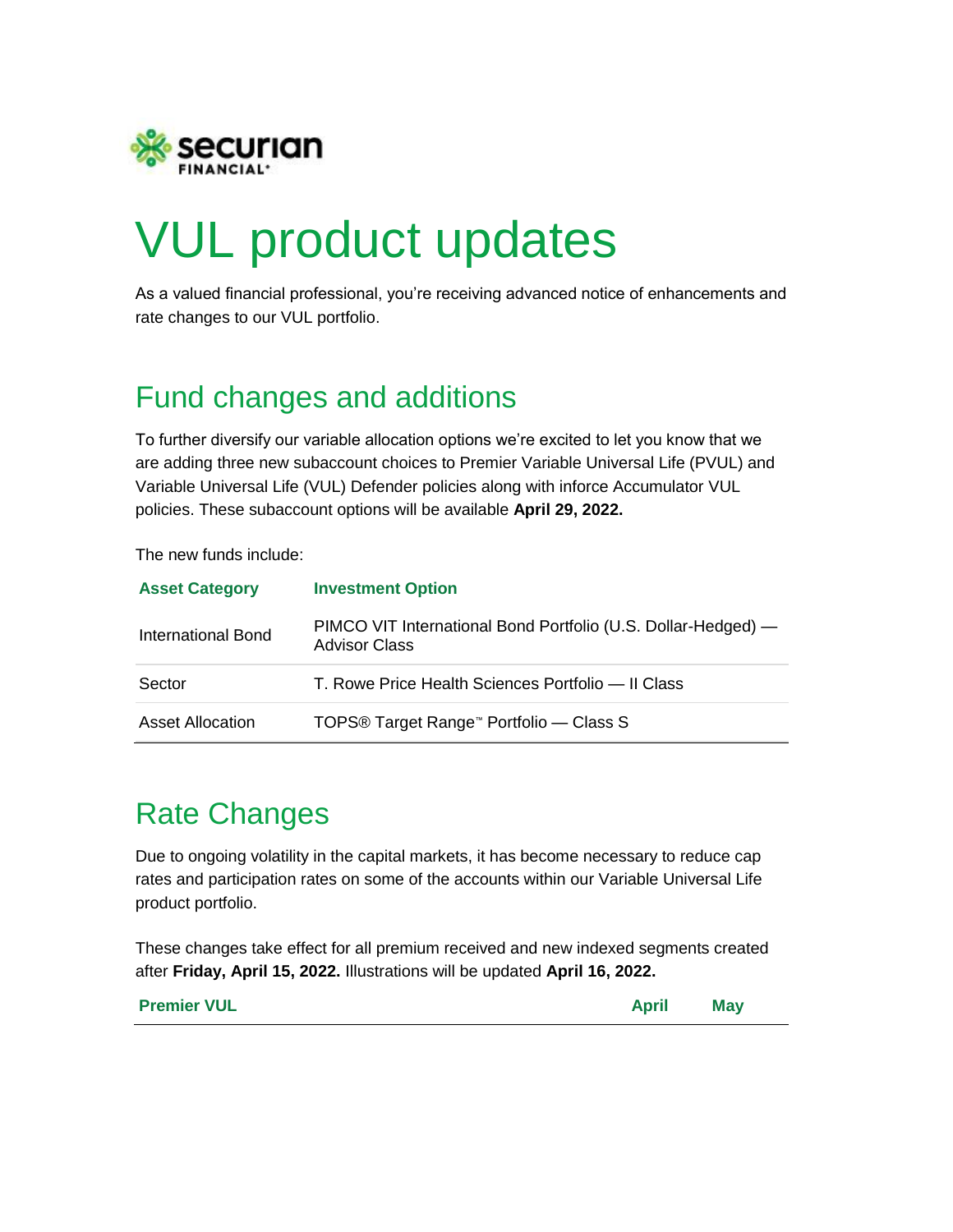|                                                                     | Cap               | Cap       |
|---------------------------------------------------------------------|-------------------|-----------|
| Indexed Account $A - S\&P 500$ <sup>®</sup> $- 100\%$ Participation | 8.00%             | 7.50%     |
| Indexed Account $B - S\&P 500 - 140\%$ Participation                | 5.25%             | $5.00\%$  |
| Indexed Account G: S&P 500 - Low Volatility                         | uncapped uncapped |           |
|                                                                     |                   |           |
| Participation rate                                                  | 60%               | 55%       |
| Optimizer Account 1 - S&P 500 - 100% Participation                  | 12.25%            | $10.50\%$ |
| Optimizer Account 2 - S&P 500 - Non-guaranteed Participation        | uncapped uncapped |           |

| <b>VUL Defender</b>                                  | <b>April</b> | <b>May</b> |
|------------------------------------------------------|--------------|------------|
|                                                      | Cap          | Cap        |
| Indexed Account A - S&P 500 - 100% Participation     | 6.75%        | 6.50%      |
| Indexed Account $B - S\&P 500 - 140\%$ Participation | 4.50%        | 4.25%      |
| Indexed Account G: S&P 500 - Low Volatility          | uncapped     | uncapped   |
| Participation rate                                   | 55%          | 50%        |

Learn more about our variable products and see our full investment option lineup.

Visit VUL [Defender](http://click.email.securian.com/?qs=075127ea6d00798e8c702db9344261450a2999db2fc1a74d65d7a9f099a3184162952834811552dabc0abe64563bae3d6b036fc6802367ac) website

Visit PVUL [website](http://click.email.securian.com/?qs=075127ea6d00798e1dbc9e576ac90e45e88fae13bb56a2002197f9ef170bae30e4a37083aeda9889d44417bcc5405160ea5d2b8e1f49a434)

Contact us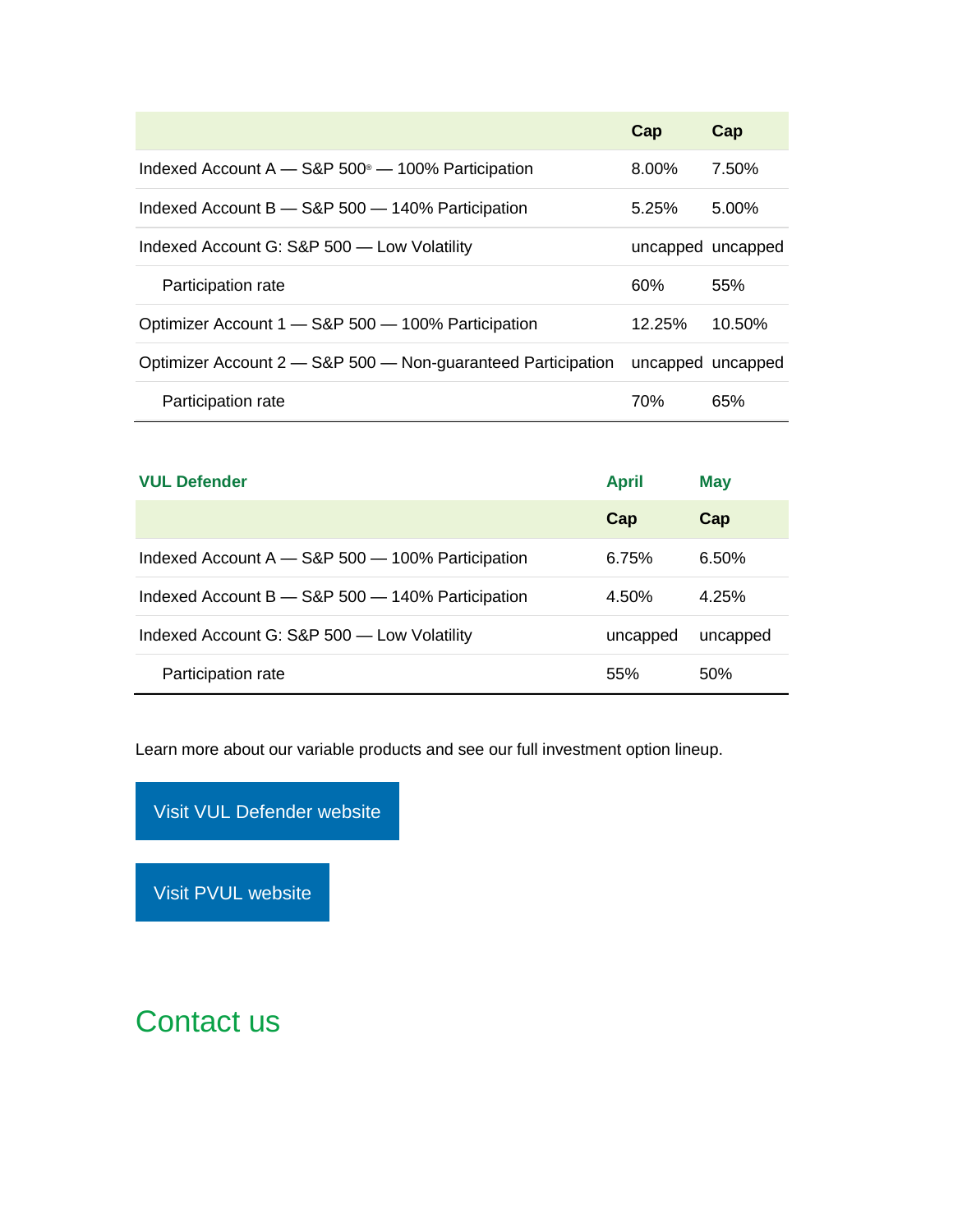#### **Questions?**

Please call our Life Sales Support Team at **1-888-413-7860, option 1**



Product features and availability may vary by state.

Variable life insurance products contain fees, such as mortality and expense charges, and may contain restrictions, such as surrender periods. There may also be underlying fund charges and expenses, and additional charges for riders that customize a policy to fit individual needs. Charges and expenses may increase over time. The variable investment options are subject to market risk, including loss of principal.

Please keep in mind that the primary reason to purchase a life insurance product is the death benefit.

Uncapped indexed account participation rates are subject to change and may be less than 100%. This could have the impact of the indexed account credit being less than the change in the reference index.

The "S&P 500 Index" and "S&P Low Volatility Index" are products of S&P Dow Jones Indices LLC, a division of S&P Global, or its affiliates ("SPDJI") and, and have been licensed for use by Minnesota Life Insurance Company (Minnesota Life). Standard & Poor's® and S&P® are registered trademarks of Standard & Poor's Financial Services LLC, a division of S&P Global ("S&P"); Dow Jones® is a registered trademark of Dow Jones Trademark Holdings LLC ("Dow Jones"); and these trademarks have been licensed for use by SPDJI and sublicensed for certain purposes by Minnesota Life. Indexed Universal Life Insurance Policy Series is not sponsored, endorsed, sold or promoted by SPDJI, Dow Jones, S&P, their respective affiliates and none of such parties make any representation regarding the advisability of investing in such product(s) nor do they have any liability for any errors, omissions, or interruptions of the S&P 500 Index or the S&P Low Volatility Index.

These materials are for informational and educational purposes only and are not designed, or intended, to be applicable to any person's individual circumstances. It should not be considered investment advice, nor does it constitute a recommendation that anyone engage in (or refrain from) a particular course of action. Securian Financial Group, and its subsidiaries, have a financial interest in the sale of their products.

Insurance products are issued by Minnesota Life Insurance Company in all states except New York. In New York, products are issued by Securian Life Insurance Company, a New York authorized insurer. Minnesota Life is not an authorized New York insurer and does not do insurance business in New York. Both companies are headquartered in St. Paul, MN. Product availability and features may vary by state. Each insurer is solely responsible for the financial obligations under the policies or contracts it issues.